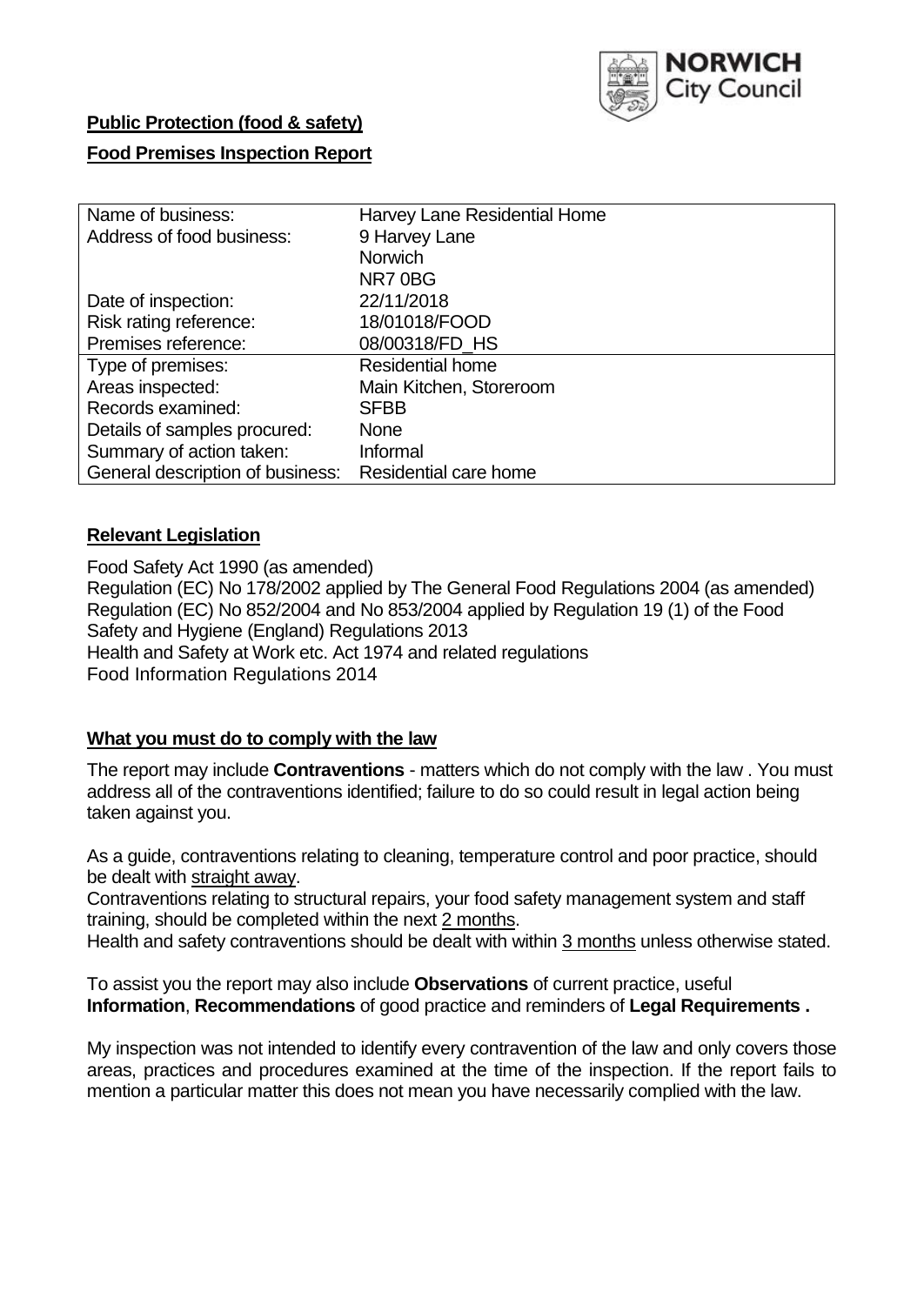# **FOOD SAFETY**

#### **How we calculate your Food Hygiene Rating:**

The food safety section has been divided into the three areas which you are scored against for the hygiene rating: 1. food hygiene and safety procedures, 2. structural requirements and 3. confidence in management/control procedures. Each section begins with a summary of what was observed and the score you have been given. Details of how these scores combine to produce your overall food hygiene rating are shown in the table.

| <b>Compliance Area</b>                     |          |                |          | <b>You Score</b> |               |    |           |                 |      |  |  |
|--------------------------------------------|----------|----------------|----------|------------------|---------------|----|-----------|-----------------|------|--|--|
| Food Hygiene and Safety                    |          |                |          | $\Omega$         | 5             | 10 | 15        | 20              | 25   |  |  |
| <b>Structure and Cleaning</b>              |          |                |          | $\Omega$         | 5             | 10 | 15        | 20              | 25   |  |  |
| Confidence in management & control systems |          |                | $\Omega$ | 5                | 10            | 15 | 20        | 30 <sup>°</sup> |      |  |  |
|                                            |          |                |          |                  |               |    |           |                 |      |  |  |
| <b>Your Total score</b>                    | $0 - 15$ | 20             |          | $25 - 30$        | $35 - 40$     |    | $45 - 50$ |                 | > 50 |  |  |
| <b>Your Worst score</b>                    | 5.       | 10             |          | 10               | 15            |    | 20        |                 |      |  |  |
|                                            |          |                |          |                  |               |    |           |                 |      |  |  |
| <b>Your Rating is</b>                      | 5        | $\overline{4}$ | 3        |                  | $\mathcal{P}$ |    |           |                 | 0    |  |  |

Your Food Hygiene Rating is 3 - a generally satisfactory standard

# **1. Food Hygiene and Safety**

Food hygiene standards are generally satisfactory and maintained. There is evidence of some non-compliance with legal requirements. Some lapses are evident however generally you have satisfactory food handling practices and procedures and adequate control measures to prevent cross-contamination are in place. The contraventions require your attention; although not critical to food safety they may become so if not addressed. **(Score 10)**

000300

#### Contamination risks

**Contravention** The following exposed food to the general risk of cross-contamination with bacteria or allergens or its physical contamination with dirt or foreign objects:

- a few open dry goods were seen. Seal bags or store in sealed containers.
- open prepared jellies and desserts were seen in the fridge. Cover where possible to reduce risk of contamination.
- no probe wipes were available which could lead to cross contamination.

**Legal Requirement** At all stages of production, processing and distribution, food must be protected from any contamination likely to render it unfit for human consumption, injurious to health or contaminated in such a way that it would be unreasonable to expect it to be consumed in that state.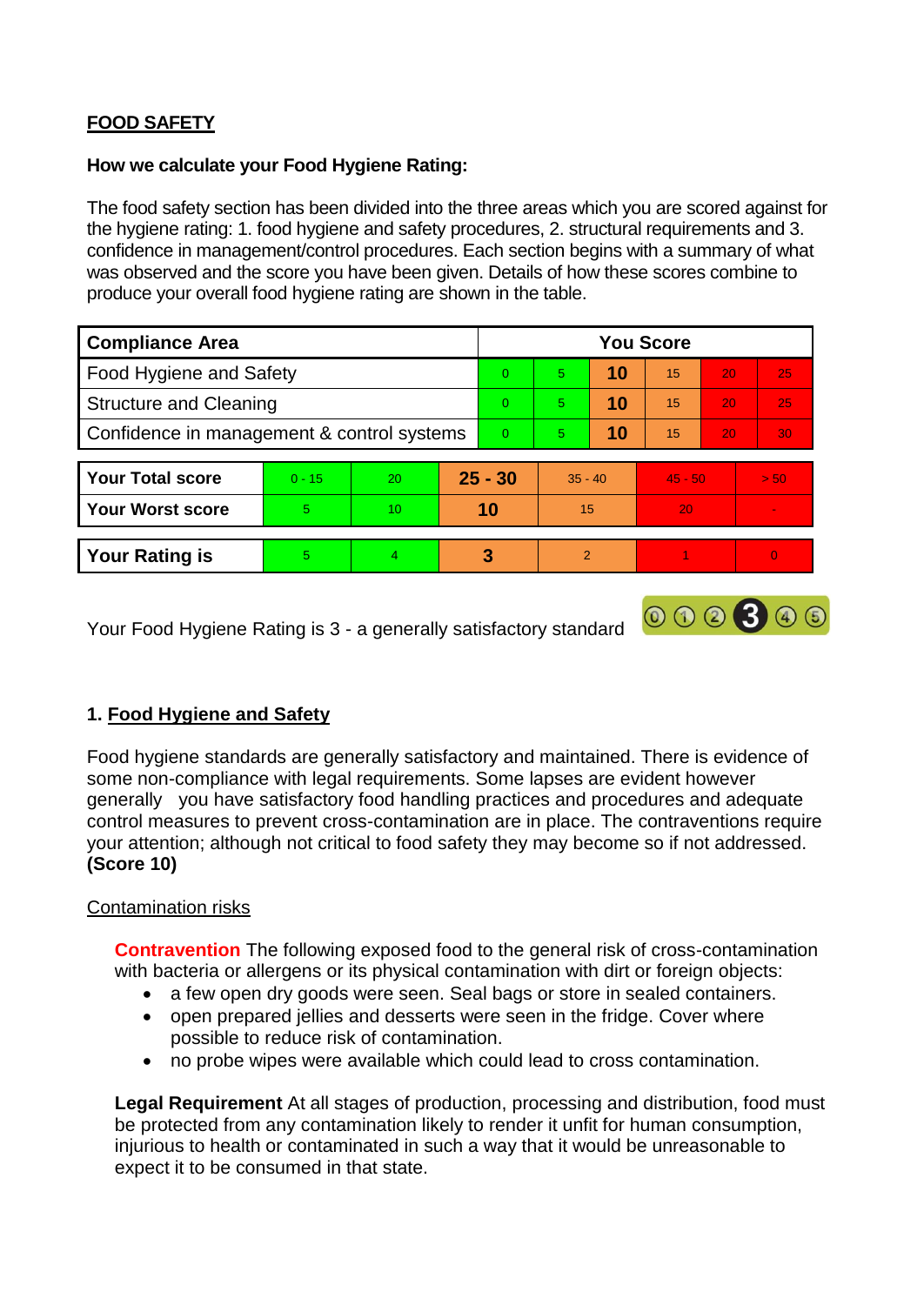**Information** The FSA (visit www.food.gov.uk for more information) has issued guidance on controlling E.coli 0157 through:

- the complete separation of raw and ready-to-eat food
- the correct use of wash-hand basins and thorough hand washing
- having dedicated equipment (including complex equipment) for raw and ready-to-eat foods
- through 2-stage cleaning and the correct use of sanitiser
- and by controlling the risks posed by soily vegetables.

**Guidance** If equipment and utensils (for example chopping boards, containers and tongs) are to be used for raw and RTE foods, they should be disinfected by heat or an adequate dishwasher cycle (able to reach 80°C for 15 seconds) between uses.Please investigate whether your dishwasher reaches this temperature as it is a domestic style. If it will not reach high enough temperatures then other means of control need to be implemented such as separate equipment for raw and ready to eat foods.

**Guidance** If heat disinfection or a dishwasher is not possible, separate equipment and utensils should be used for handling raw and RTE foods. Such equipment should be easily identifiable (colour coded) must be stored and washed separately.

**Observation** I was pleased you could demonstrate effective E.coli 0157 control through the complete separation of raw and ready-to-eat food, the correct use of wash-hand basins and thorough hand washing, having dedicated equipment (including complex equipment) for raw and ready-to-eat foods, through 2-stage cleaning and the correct use of sanitisers, and by controlling the risks posed by soily vegetables.

**Observation** Good date coding and labelling was seen for stock rotation purposes.Colour coded boards and a rack were in use.

#### Hand-washing

**Information** The food and safety section has a hand-washing kit which you might like to borrow in order to demonstrate the principles of correct hand-washing to your pupils/staff. Contact the Duty Officer on 01603 212747 for more information.

**Recommendation** For extra protection against cross contamination use a liquid soap with disinfectant properties conforming to the European standard BS EN 1499: 1997. This information should be available on the product label or may be obtained from the supplier or manufacturer.

**Observation** Hand washing was managed well and wash-hand basins were well stocked with hand cleaning material.

#### Personal Hygiene

**Observation** I was pleased to see that standards of personal hygiene were high.

**Recommendation** Gloves are used by all staff. These can be problematic and lead to contamination as staff forget to change them in between different activities. Whilst good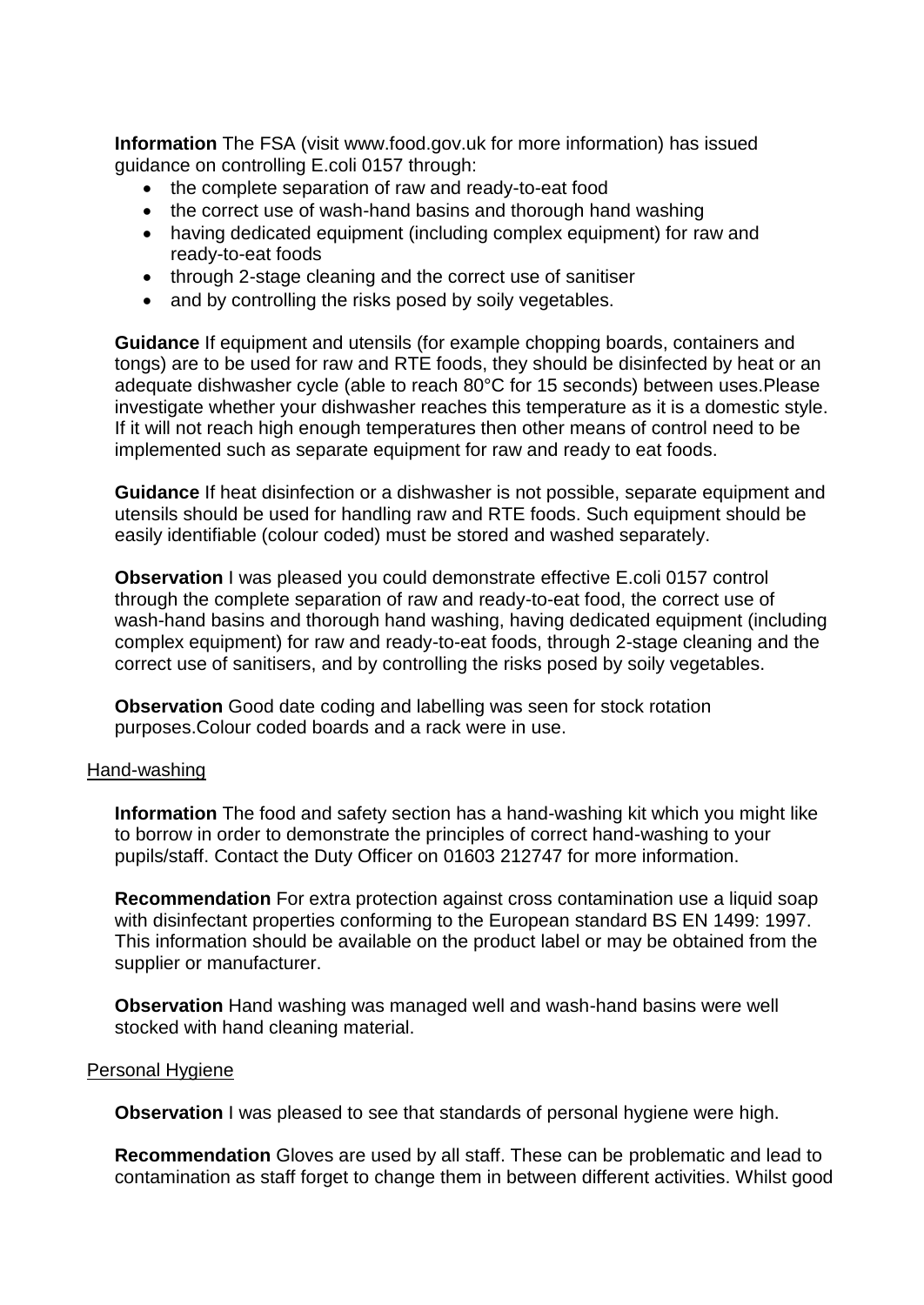for single tasks such as handling raw meat, preparing sandwiches, or if a member of staff has an injury for example, they are not needed for general preparation providing hand washing is effective. I recommend you review use of gloves.

**Observation** Disposable aprons are worn by which ever staff are cooking. You do not have a designated cook.

#### Temperature Control

**Guidance** It is essential to know that your probe thermometer is working properly. If the reading is outside these ranges you should replace your probe or return it to the manufacturer to be calibrated. A simple way to check a digital probe is to put it in iced water and boiling water:

- The readings in iced water should be between -1 °C and 1°C.
- The readings in boiling water should be between 99°C and 101°C.

**Guidance** Take care probe thermometers do not cause cross contamination. Make sure they are kept clean and disinfected with probe wipes before and after each use.

**Recommendation** Your SFBB pack contains details of how to calibrate your probe thermometer so you can be sure it is giving the correct reading. Discard the probe if it deviates by more than +/- 1 degree C

**Recommendation** Infrared thermometers can be used as a simple and speedy way of checking the surface temperatures of hot and cold food, these thermometers can be useful to food businesses so long as they are used bearing in mind that they display the surface temperature of food, or the wrapping on the food, rather than the core temperature.

**Contravention** When questioned the staff I saw did not know critical temperatures relating to chilled storage and cooking.

Although they claimed monitoring was being carried out, I believe this was not effective if they were not aware of these temperatures. Monitoring records had lapsed.

**Observation** Temperatures, when checked were satisfactory for chillers.

**Recommendation** I recommend that a cool bag be used to transport high risk foods when shopping.

#### Poor Practices

**Observation** The following matters represented poor practice and if allowed to continue may cause food to become contaminated or lead to its deterioration

 you were freezing items with use by dates. Some were observed to have passed that date. If possible, try to ensure food is not sold after the printed date . However if you do, please ensure that you label the food with the date when it was frozen. Ensure food is frozen well within it's use-by date.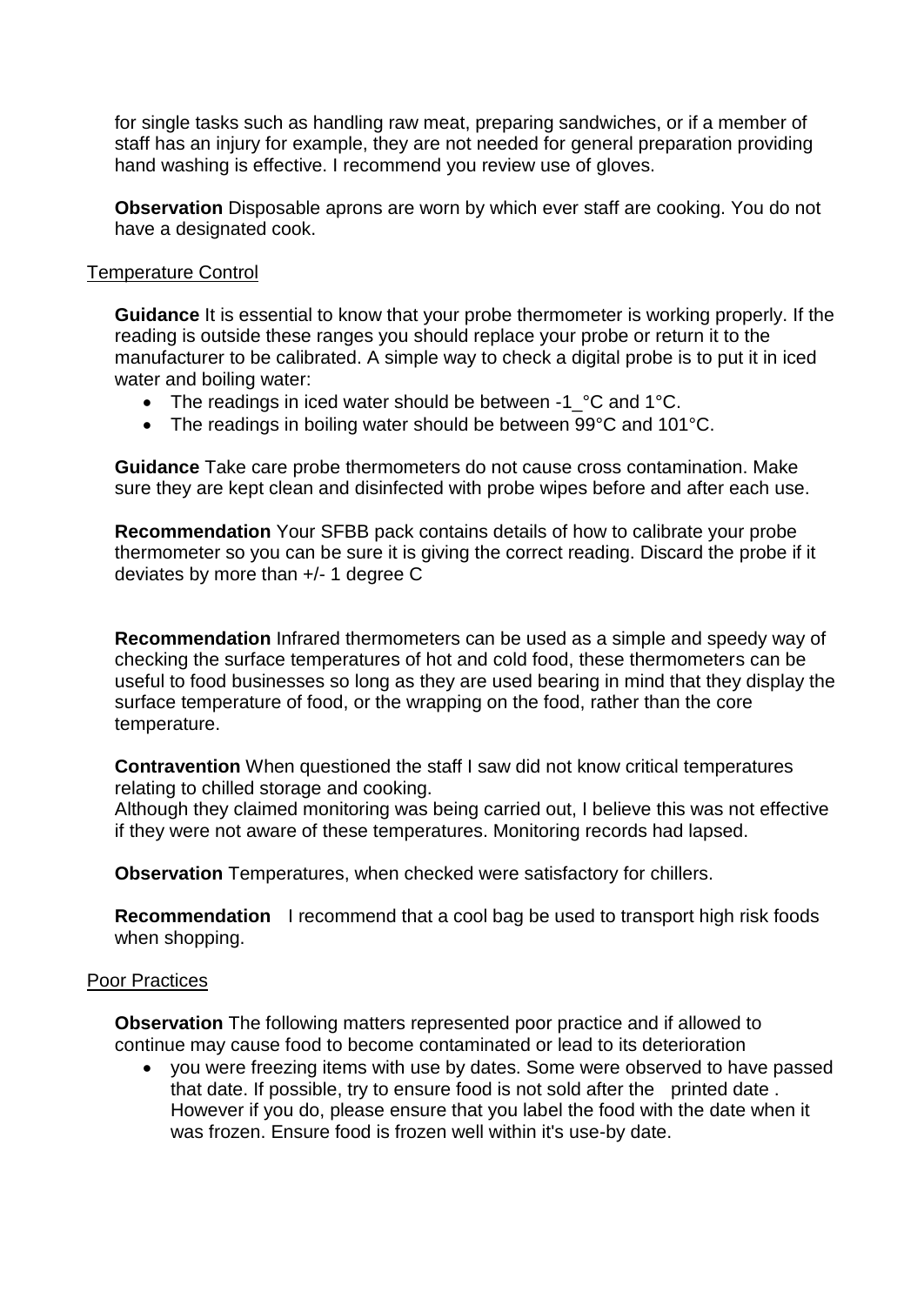## **2. Structure and Cleaning**

The structure facilities and standard of cleaning and maintenance are of a generally satisfactory standard but there are some repairs and/or improvements which are required in order for you to comply with the law. Pest control and waste disposal provisions are adequate. The contraventions require your attention; although not critical to food safety they may become so if not addressed. **(Score 10)**

#### Cleaning of Structure

**Contravention** The following structural items could not be effectively cleaned and must be covered or made non-absorbent:

wear and tear to the cupboards is apparent. Replace/upgrade as needed.

#### **Information** Cleaning terms:

Detergent: is a chemical used to remove grease, dirt and food and is used in the first cleaning step.

Dilution rate: many chemicals are supplied in concentrated form and must be diluted before use. You must follow the manufacturers instruction so that you dilute the chemicals correctly with water

Disinfectant: is a chemical that kills bacteria.

**Information** Different kinds of sanitiser require different contact times to be effective. Ensure that you know what the contact time is and that all your staff are trained to use the sanitiser effectively.

#### Equipment and Food Contact Surfaces

**Observation** You had dedicated equipment for the preparation of raw and ready-to-eat foods.

**Observation** You had colour-coded equipment on which to prepare food.

#### Cleaning Chemicals / Materials / Equipment and Methods

**Contravention** The following evidence demonstrated your cleaning materials, equipment and methods were not sufficient to control the spread of harmful bacteria such as E.coli 0157 between surfaces:

• Nu kleen all purpose and washroom cleaner was in use. This does not appear to have any anti bacterial properties. You should provide an effective sanitiser for use. Please see the information below.

**Information** Proper cleaning and disinfection is essential in preventing the spread of E.coli 0157 and other harmful bacteria onto food and food contact surfaces.

**Information** Ensure you use a surface sanitiser that conforms to BS EN 1276:1997 or BS EN 13697:2001. This information should be available on the label or by contacting the manufacturer.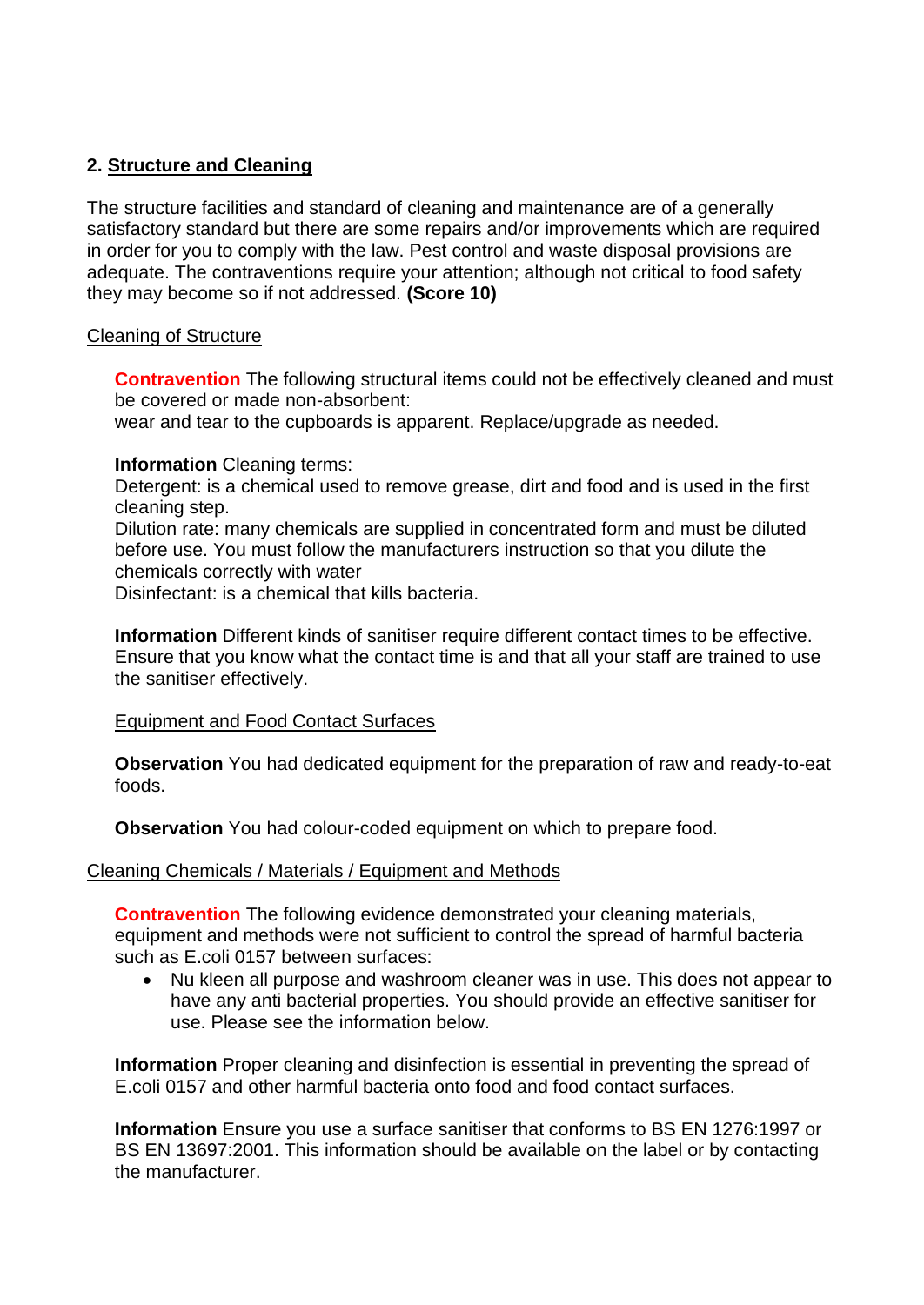**Information** A surface sanitiser may be rendered ineffective if you are not following the correct dilutions or allowing a sufficient time for the product to work (contact time). Always follow the instructions on the product label.

**Observation** Cloths are washed hot and changed daily. Disposable cloths are also in use.

You informed me you will be bringing D10 back into use.

#### Maintenance

**Contravention** The following items had not been suitably maintained and must be repaired or replaced:

• a few kitchen cupboards are starting to look worn. Please see above.

#### Pest Control

**Observation** I was pleased to see that premises was proofed against the entry of pests and that pest control procedures were in place.

**Recommendation** Provide a Electric Fly Killer.

## **3. Confidence in Management**

There are generally satisfactory food safety controls in place although there is evidence of some non-compliance with the law. You are progressing towards a written food safety management system. The contraventions require your attention; although not critical to food safety they may become so if not addressed. **(Score 10)**

#### Type of Food Safety Management System Required

**Information** You can download a Safer Food Better Business pack and refill diary pages from the FSA website: www.food.gov.uk/business-industry/caterers/sfbb

#### Food Hazard Identification and Control

**Recommendation/Observation** Your SFBB pack all requires/is undergoing review as many systems had lapsed, and the premises is under new management.

#### Proving Your Arrangements are Working Well

**Contravention** The Management sections in your Safer food Better Business (SFBB) pack are intended to demonstrate you are in day-to-day control of the hazards to food. The following Management sections were either missing, incomplete or not up-to-date:

- The daily diary and or four-weekly reviews
- requires review. diary and monitoring lapsed.

#### **Traceability**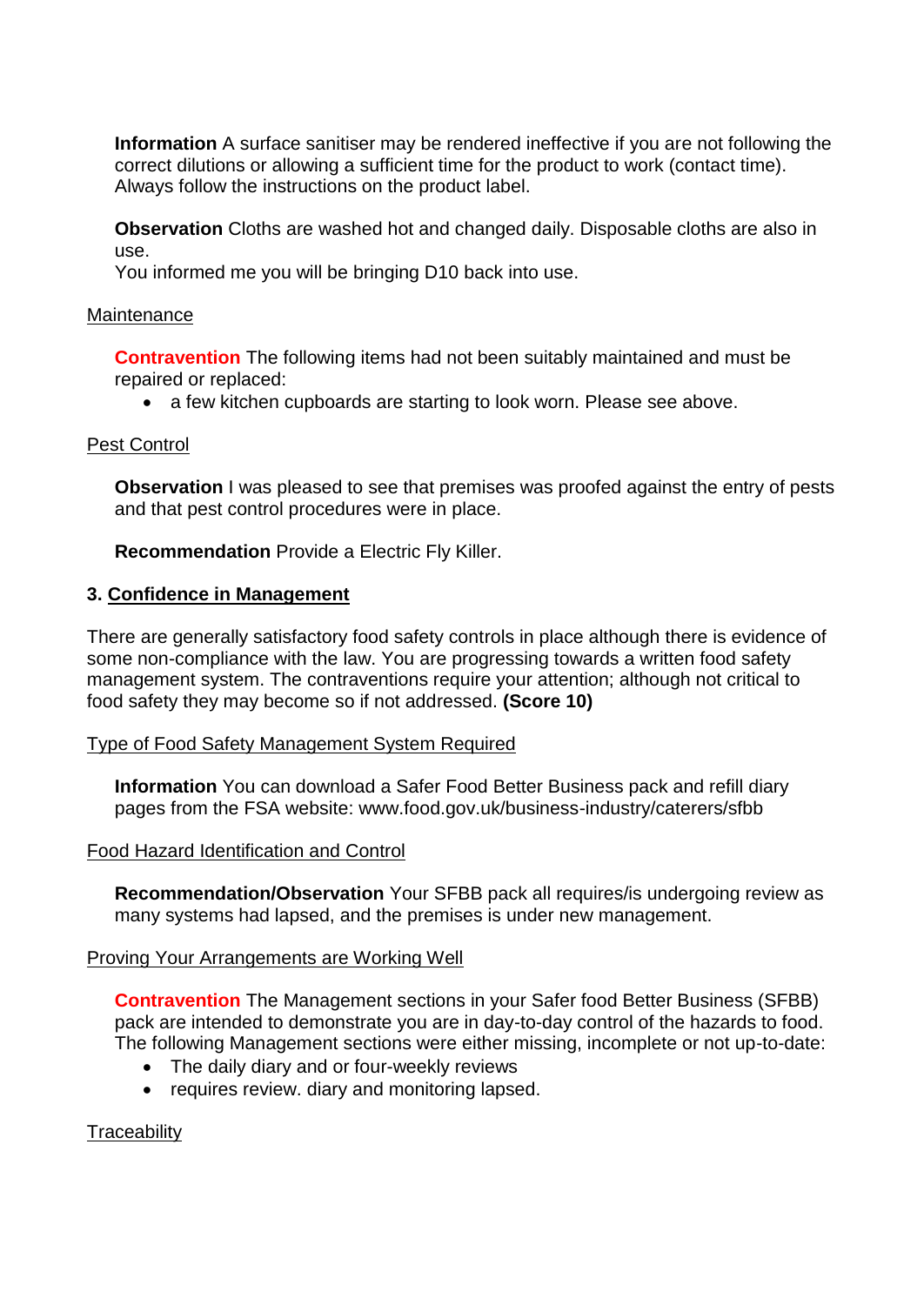**Observation** Your records were such that food could easily be traced back to its supplier.

# Waste Food and other Refuse

**Observation** You had measures in place to dispose of waste food appropriately and were employing the services of an approved waste contractor.

## **Training**

**Contravention** The following evidence indicated there was a staff training need:

• staff seen were unaware of critical fridge and cooking temperatures. I recommend that staff undergo refresher training.

**Recommendation** A Level 2 Award in Food Safety in Catering or its equivalent (a 6-hour course leading to the award of a recognised certificate in food hygiene) would be appropriate for your food handlers. Booking details for this course are on our website: www.norwich.gov.uk

**Recommendation** Catering staff should refresh their food hygiene knowledge every 3 years so that they stay up to date with current legislation and good practice. Booking details for this course are on our website: www.norwich.gov.uk

**Observation** I was pleased to see that food handlers and/or managers had been trained to an appropriate level and evidence of their training was made available.

#### Infection Control / Sickness / Exclusion Policy

**Observation** Policies were in place to prevent any infected food handler from contaminating food.

#### **Allergens**

**Contravention** You have not yet identified the allergens present in the food you prepare.

**Contravention** You have not properly informed your customers about the presence of allergens in the food you prepare.

**Contravention** You have not warned your customers about the potential for cross-contamination with allergens.

**Legal Requirement** Caterers must provide allergy information on all unpackaged food they sell. Catering businesses include restaurants, takeaways, deli counters, bakeries and sandwich bars etc. The potential for cross-contamination by allergens must also be made known to consumers. In addition food manufacturers must now label allergy causing ingredients on their pre-packed foods. You can obtain more information from the Trading Standards website www.norfolk.gov.uk/abc

**Information** Loose (also called non pre-packed) foods are: